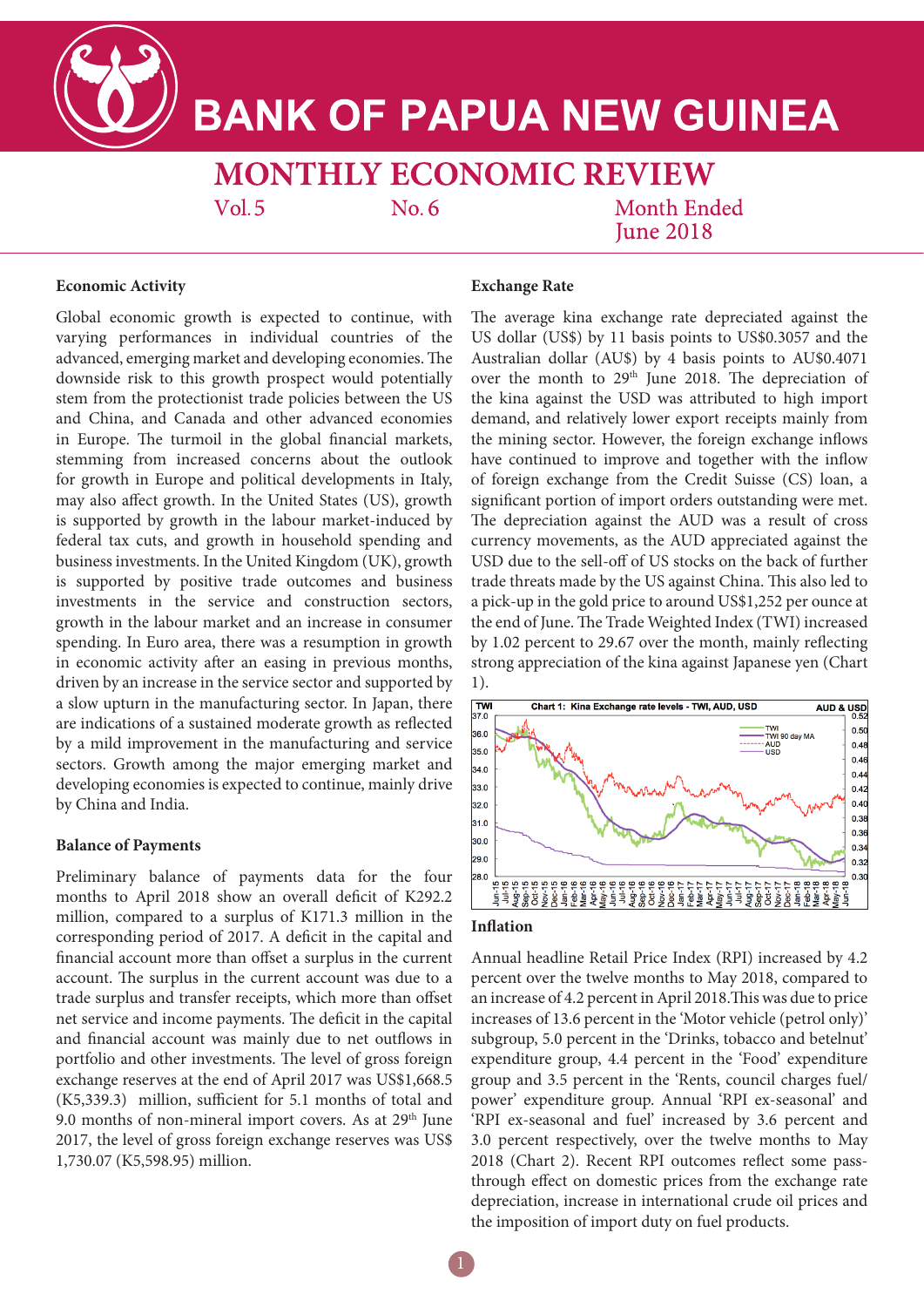

## **Fiscal Operations**

Preliminary estimates of the fiscal operations of the National Government over the four months to April 2018 show a surplus of K218.3 million, compared to the surplus of K261.1 million in the corresponding period of 2017. This surplus represents 0.3 percent of nominal GDP. Total revenue, including foreign grants was K3,147.9 million, while total expenditure was K2,929.6 million.

## **Domestic Interest Rates & Monetary Aggregates**

Over the month to 22nd June 2018, the Central Bank Bill (CBB) rates for the 28-day and 63-day terms remained at 1.40 percent and 2.35 percent, respectively. There were no allocations for the other terms at the auction. For Treasury bills, the interest rates for the 182-day, 273-day and 364 day terms remained at 4.72 percent, 6.76 percent and 8.04 percent, respectively. During the same period, the weighted average interest rates on wholesale deposits above K500,000 generally increased. The weighted average rates for the 60-day, 90-day, 180-day and 273-day terms increased to 0.22 percent, 0.89 percent, 2.36 percent and 1.27 percent, respectively, from 0.05 percent, 0.86 percent, 0.51 percent and 0.73 percent. The rates for the 30-day and 364-day terms decreased to 0.06 percent and 0.30 percent from 0.15 percent and 5.21 percent, respectively (Chart 3).



Broad money supply declined by 1.8 percent over the year to May 2018, compared to an increase of 12.0 percent in the corresponding period of 2017. This was influenced by declines in net claims on the Government, and credit to other financial corporations and private sector. Monetary base decreased by 7.6 percent over the year to May 2018, compared to an increase of 13.7 percent in the corresponding period of 2017, reflecting a fall in deposits of commercial banks held at the Central Bank.

Commercial bank lending to the public non-financial corporations, other financial corporations and other resident sectors increased by K510.5 million to K13,125.1 million between December 2017 and 22nd June 2018. The increase comes from advances made to the retail, service, construction, agriculture, transportation, and other business sectors. During the same period, the weekly average lending by the banks increased by 2.0 percent to K12,801.0 million. Deposits at commercial banks decreased by K103.0 million to K20,007.2 million between December 2017 and 22nd June 2018, reflecting withdrawals mainly by the petroleum, finance, agriculture, government, manufacturing, telecommunication, mining and service sectors. Over the year to 22nd May 2018, the weekly average deposits decreased by 2.8 percent to K20, 877.1 million.

# **Monetary Policy**

The Bank maintained its policy signalling rate, the Kina Facility Rate (KFR), at 6.25 percent for the month of June 2018.